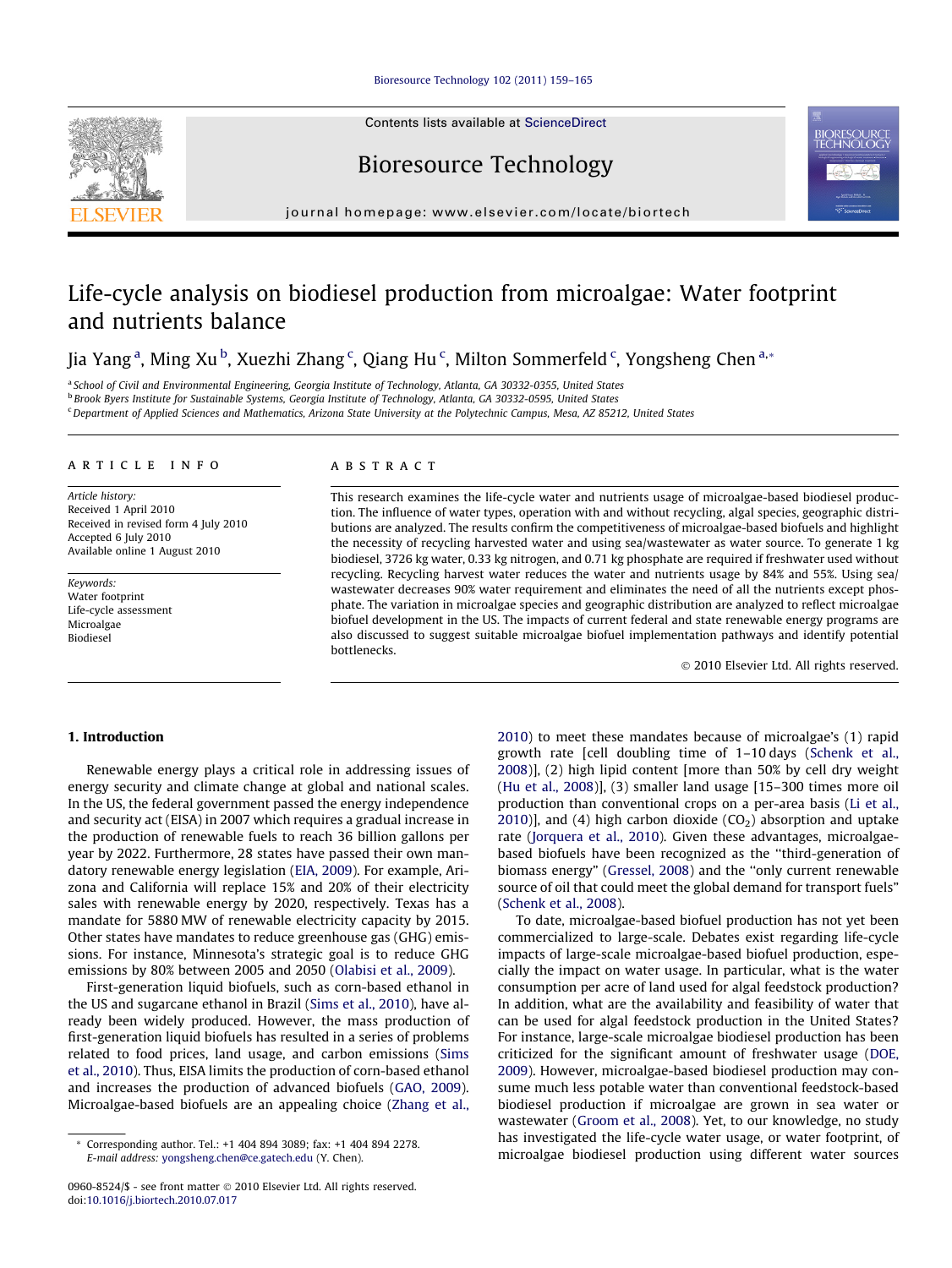(i.e., using freshwater, seawater, or wastewater) while water footprints for biofuel production using conventional feedstocks has been reported ([Chiu et al., 2009; Dominguez-Faus et al., 2009; Ger](#page-6-0)[bens-Leenes et al., 2009\)](#page-6-0).

This study quantitatively examines the water footprint of biodiesel production using microalgae as the feedstock. The processes studied in this research include cultivation in an open pond, harvesting, drying, extraction, and esterification. The functional unit is defined as the production of 1 kg of microalgae-based biodiesel. Several production options are examined including using freshwater, seawater, or wastewater for algal culture and with or without recycling harvested water. Policy implications of large-scale production in the US are discussed.

### 2. Methods

#### 2.1. Microalgae-based biodiesel production system

The life-cycle of the microalgae biodiesel production system includes the processes of culture, harvest, drying, extraction, and esterification. First, together with added nutrients, culture water (freshwater, seawater or wastewater) [\(Wang et al., 2008\)](#page-6-0), is fed to open pond. During the culture process, freshwater is added regularly to compensate water loss and avoid salt buildup due to evaporation. In other words, a certain amount of freshwater has to be consumed in the production of microalgae biodiesel no matter what type of culture water is used. Microalgae are harvested when the biomass and lipid content reached certain levels. After harvest, the culture water can be partially recycled by pumping it back into the culture pond. The remaining water is discharged directly into wastewater treatment system. Algae are then dried. Finally, lipid is extracted from the concentrated (wet or dry) microalgae and esterified to produce biodiesel.

The microalgae biodiesel production system is characterized by the particular algae species' growth rate and lipid content which vary widely. In this study, Chlorella vulgaris is used as a representative species to study the water footprint of microalgae biodiesel production. Other common species are examined as well to measure the impact of species-specific characteristics on water footprint.

#### 2.2. Data

#### 2.2.1. Culture

During the culture process, water is lost primarily owing to evaporation ([Chiu et al., 2009; DOE, 2009](#page-6-0)). In this study, lake evaporation rate is used to approximate the evaporation rate in open ponds based on methods reported by [Farnsworth and Thompson](#page-6-0) [\(1982\).](#page-6-0) In addition, temperature and solar radiation data which affects microalgal growth rate and lipid accumulation ([Clarens et al.,](#page-6-0) [2010\)](#page-6-0) were obtained from the national solar radiation database (NSRDB). Microalgal lipid content is cited from the research of [Hu et al. \(2008\)](#page-6-0) and [Chisti \(2008\).](#page-6-0) The addition of nutrients is calculated based on their concentration in ponds ([Li and Hu 2005](#page-6-0)).

#### 2.2.2. Harvesting and drying

Harvesting, the process of collecting algal cells from dilute suspension culture, is characterized by the solid content and recovery rate. Solid content is the mass ratio of microalgae to water after harvesting, whereas the recovery rate refers to the ratio of the harvested microalgae mass to the microalgae mass after culture. [Sim](#page-6-0) [et al. \(1988\)](#page-6-0) provide the values for the two parameters.

Similarly, drying is a further dewatering process that is also characterized by solid content and recovery rate. In general, the solid content after harvest can easily exceed 90%, while the recovery rate can reach 95% ([DOE, 2009](#page-6-0)).

#### 2.2.3. Extraction and esterification

The extraction and esterification process for microalgae biodiesel production is similar to that of producing soybean biodiesel when the slurry content is greater than 90% ([Lardon et al., 2009\)](#page-6-0). Thus, this study applies the average water usage in extraction and esterification of soybean biodiesel production to approximate that of producing microalgae biodiesel, i.e., 2–10 l of water usage per liter of biodiesel produced ([Dominguez-Faus et al., 2009\)](#page-6-0). Note that not all the harvested microalgae can be converted into biodiesel. In particular, the yield for C. vulgaris extraction is approximately 70% ([Lee et al., 2010](#page-6-0)). Chemical methanolysis using an alkali catalysis process [\(Ban et al., 2002\)](#page-5-0) is then used for esterification with a yield that can exceed 96% [\(Antolin et al., 2002\)](#page-5-0).

### 3. Results

A case of culturing C. vulgaris in an open pond under the conditions similar to the summer in California is studied to examine the water footprint and life-cycle nutrients consumption of microalgae-based biodiesel production. The growth rate, lipid content and growth cycle of C. vulgaris are obtained from [Demirba](#page-6-0) [\(2009\), Li et al. \(2008\),](#page-6-0) and [Chisti \(2007\).](#page-6-0)

#### 3.1. Water usage

[Fig. 1a](#page-2-0) shows the water usage of microalgae biodiesel production at different life-cycle stages. Without recycling harvested water, the water footprint is approximately 3726 kg-water/kg-biodiesel. About 84.1% of the water is discharged after harvest, while the rest is lost by either pond evaporation or drying. The water footprint can be reduced to as low as 591 kg-water/kg-biodiesel if all the harvest water is recycled. The water usage of culture, drying, extraction or esterification does not vary with the change of the harvest water recycling rate. In other words, no matter how much harvest water is recycled, the water footprint caused by other processes, mostly culture and drying, is generally unavoidable.

In addition to freshwater, seawater, and wastewater can also be utilized for algal culture. In particular, wastewater refers to secondary effluents characterized with low biochemical oxygen demand (BOD) and chemical oxygen demand (COD) but high inorganic nitrogen and phosphorous. [Fig. 1b](#page-2-0) shows the water footprint when using freshwater, seawater or wastewater at different recycling rates of harvested water. The results indicate that using seawater or wastewater can reduce the life-cycle freshwater usage by as much as 90%. However, a significant amount of freshwater must be used for culture no matter whether sea/ wastewater serves as the culture medium or how much harvested water is recycled.

#### 3.2. Nutrient usage

[Fig. 1](#page-2-0)c shows the usage of key inorganic nutrients in the Life-cycle of microalgae biodiesel production with and without harvest water recycling. Not surprisingly, harvested water recycling can significantly reduce the nutrient usage. In particular, the life-cycle usages of nitrogen, phosphorous, potassium, magnesium, and sulfur are 0.33, 0.71, 0.58, 0.27, and 0.15 kg/kg-biodiesel without harvest water recycling. However, when the harvest water is 100% recycled, the usage of these nutrients decreases by approximately 55%.

[Fig. 1d](#page-2-0) illustrates the usage of nutrients using different culture media while the harvest water is 100% recycled. Using sea/wastewater for algal culture can reduce nitrogen usage by 94% and eliminate the need of potassium, magnesium, and sulfur. Overall,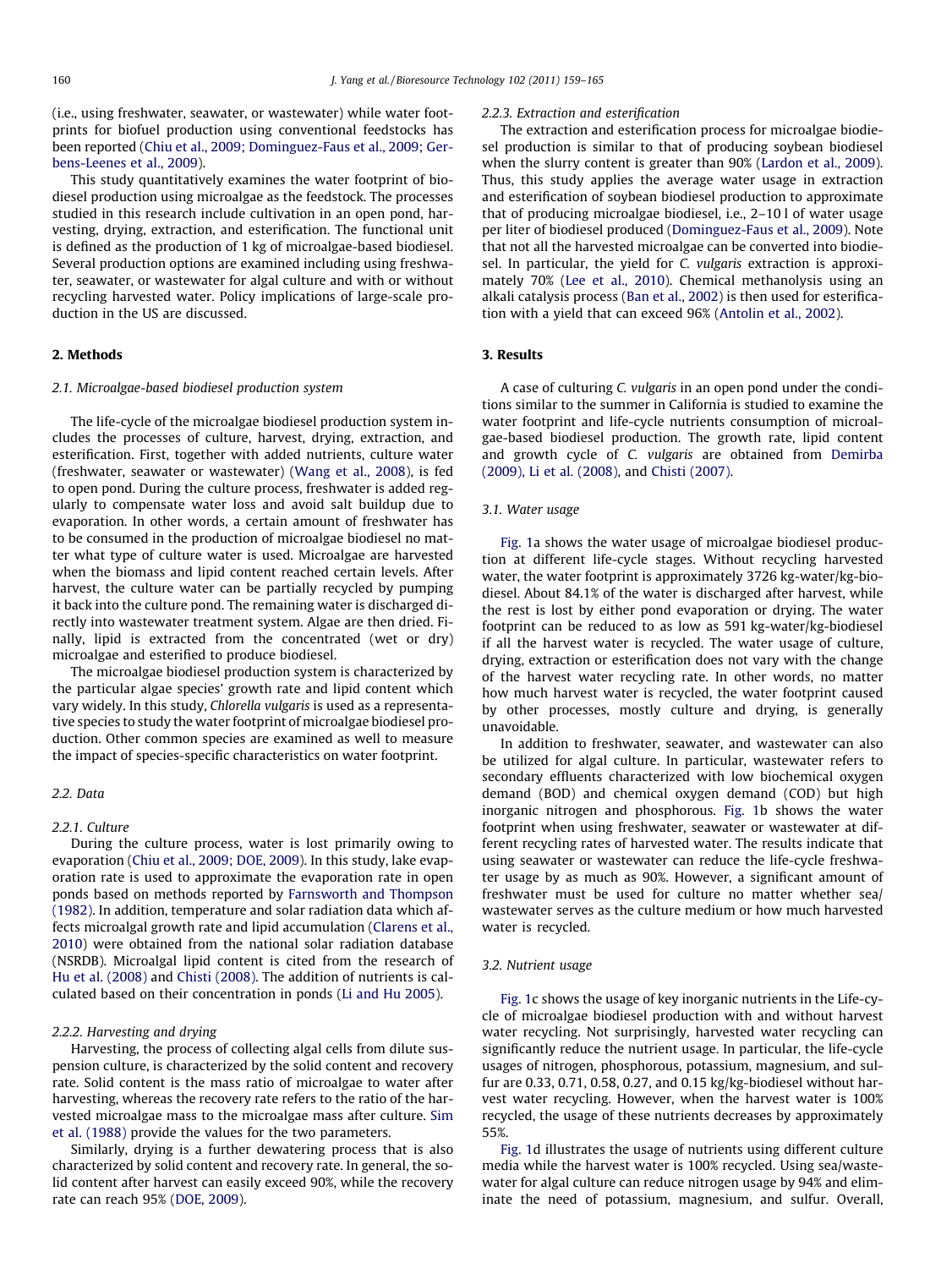<span id="page-2-0"></span>

Fig. 1. For producing 1 kg biodiesel from microalgae, (a) water footprint using freshwater (FW) medium; (b) water footprint using seawater (SW) or wastewater (WW) as the culture medium; (c) life-cycle usage of nutrients in FW medium with/without harvest water recycling; and (d) life-cycle usage of nutrients in SW or WW medium with 100% harvest water recycling.

nutrient usage increases as the recycling rate of harvested water decreases.

#### 3.3. Sensitivity analysis

Sensitivity analysis is conducted to understand how parameter variations affect the results and to identify parameters that are critical for quantifying the water footprint of microalgae biodiesel production. Parameters analyzed in this study include evaporation rate, algal growth rate, algal lipid content, slurry content after harvesting, recovery rate after harvesting and slurry content after drying. As shown in [Fig. 2](#page-3-0)a, evaporation rate, algal growth rate, algal lipid content, and slurry content after harvest are the most sensitive parameters. Furthermore, by combining the variations of these parameters from literature, it can be found that growth rate is the most sensitive factor ([Fig. 2b](#page-3-0)).

There are also uncertainties from the sources of data, mostly the literature cited in this research. Given that some of these studies do not report uncertainties associated with their data sources in detail, it is difficult to comprehensively quantify this type of uncertainties in this research. However, using existing information from the literature, we found the differences between life-cycle stages are more significant than the deviations caused by uncertainties from data sources, as shown in Fig. 1. While a careful examination may be necessary in the future for other purposes, for this research a detailed analysis of uncertainties associated with data sources is less important.

#### 3.4. Comparison with other feedstocks

In general, water footprint of biofuel production is considered as three categories including green, blue and gray water footprint ([Gerbens-Leenes et al., 2009\)](#page-6-0). Green and blue water footprints refer to the evaporation during production process. Gray water footprint refers to the water finally emitted as wastewater. In this study, the water footprint associated with the culture process is caused by evaporation, thus considered as the green and blue water footprints.

[Table 1](#page-3-0) compares the water footprint of microalgae biodiesel production in this study with results for other feedstocks. It is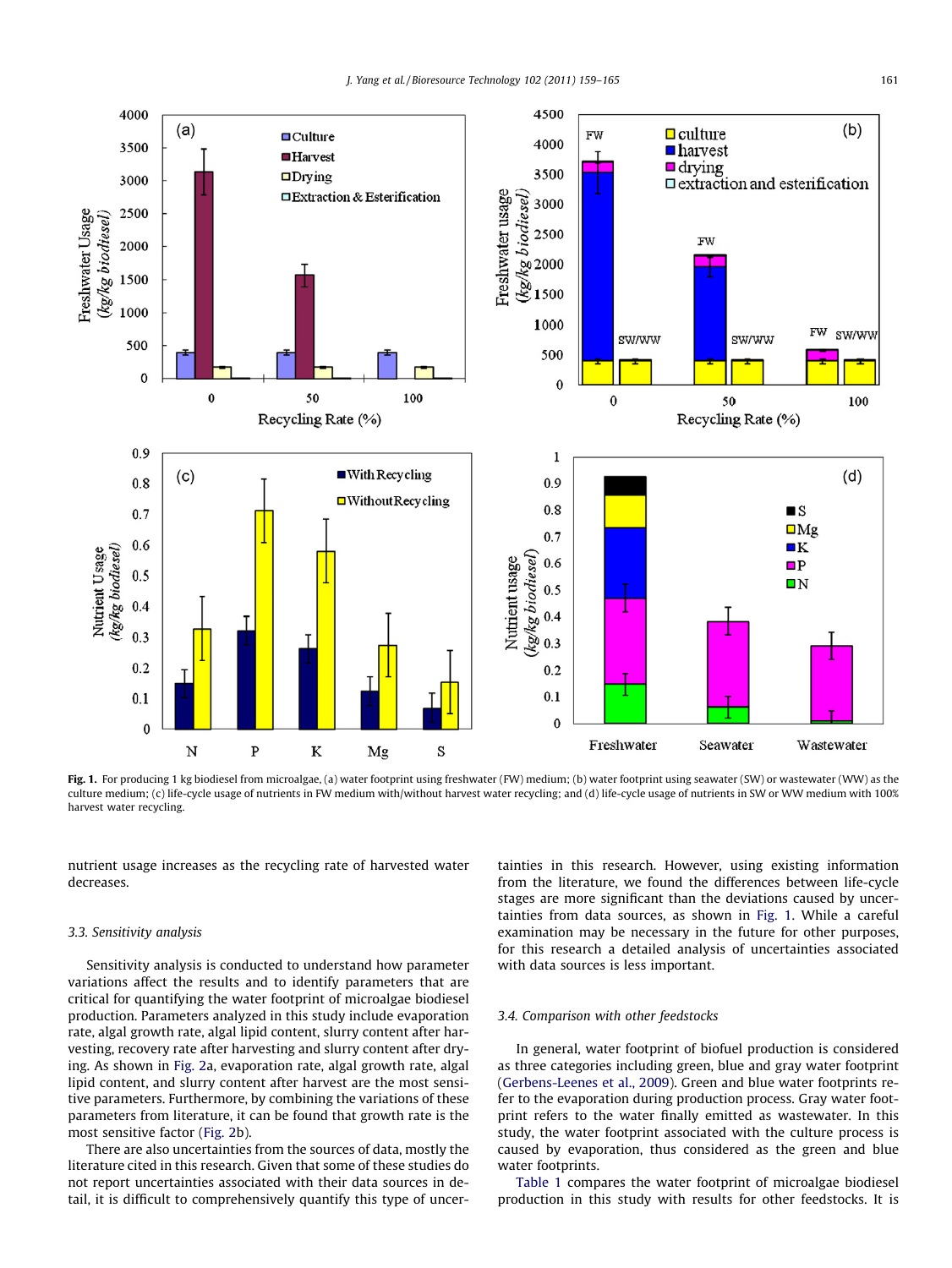<span id="page-3-0"></span>

Fig. 2. (a) Water footprint of C. vulgaris-based biodiesel production relative to different parameter variations. The centerline represents the baseline case. The black and white shaded values indicate positive and negative relationships, respectively; (b) sensitivity analysis of parameters. Each curve indicates the change in water footprint associated with the variation of a parameter while all other parameters are kept the same as in the C. *vulgaris* case. Data for evaporation rate are taken from [Farnsworth and Thompson](#page-6-0) [\(1982\),](#page-6-0) data for algal growth rate and lipid content are taken from [\(Hu et al., 2008;](#page-6-0) [Demirba, 2009; Chisti, 2008\)](#page-6-0), and data for the slurry content after harvest come from [Sim](#page-6-0) [et al. \(1988\).](#page-6-0)

#### Table 1

Comparison of microalgae biodiesel's water footprint with other feedstocks.

|                          | Blue and green water footprint<br>(kg-water/kg-biodiesel) | Total water footprint<br>(kg-water/kg-biodiesel) |
|--------------------------|-----------------------------------------------------------|--------------------------------------------------|
| Maize <sup>a</sup>       | 1583-1972                                                 | 4015                                             |
| Potatoes <sup>a</sup>    | 1214-1684                                                 | 3748                                             |
| Sugar cane <sup>a</sup>  | 1978-2131                                                 | 3931                                             |
| Sugar beet <sup>a</sup>  | 1268-1284                                                 | 2168                                             |
| Sorghum <sup>a</sup>     | 3153-6647                                                 | 15,331                                           |
| Soybean <sup>a</sup>     | 6539-7521                                                 | 13.676                                           |
| Switchgrass <sup>a</sup> | 2189                                                      | <b>NA</b>                                        |
| Corn <sup>b</sup>        | 263-956                                                   | <b>NA</b>                                        |
| Microalgae <sup>c</sup>  | 280-400                                                   | <b>NA</b>                                        |
| Microalgae <sup>d</sup>  | 399                                                       | 591-3650                                         |

<sup>a</sup> [Dominguez-Faus et al. \(2009\) and Gerbens-Leenes et al. \(2009\).](#page-6-0) All feedstocks except soybean are used to produced ethanol rather than biodiesel. These values present energy-equivalent of biodiesel in kg.

<sup>b</sup> [Dominguez-Faus et al. \(2009\), Chiu et al. \(2009\), and Clarens et al. \(2010\).](#page-6-0)

[DOE \(2009\)](#page-6-0) and [Chinnasamy et al. \(2010\).](#page-6-0)

<sup>d</sup> The results are from this study, using freshwater as the culture medium. The variation of total water footprint is caused by the variation of recycle rate.

obvious that microalgae biodiesel is very competitive as compared to other conventional feedstocks in terms of both blue/green water footprint and total water footprint.

#### 4. Discussion

#### 4.1. Microalgae species variation

Algal growth rate and lipid content, the two most important parameters of microalgae, both have negative impacts on the water footprint of microalgae biodiesel production. That is, increasing growth rate and lipid content can reduce the water footprint, as shown in [Fig. 3.](#page-4-0) However, growth rate and lipid content conflict with each other given that lipid accumulation is likely to occur with nutrient depletion which happens when the growth rate slows ([Goldberg and Cohen, 2006\)](#page-6-0). Thus a trade-off must be made between growth rate and lipid content when choosing the suitable microalgae species for producing biodiesel.

In this study, water footprints of eleven other microalgae strains were also studied and the results were compared with C. vulgaris. Their growth rates are reported by [Sheehan et al. \(1998\)](#page-6-0), while their lipid contents are provided by [Chisti \(2007\)](#page-6-0). It is found that the water footprint using other microalgae species is generally 1–6 times higher than that using C. vulgaris. In particular, the water footprints of Chaetoceros gracilis, Cyclotella cryptic, and Nannochloropsis sp. are comparable with that of C. vulgaris.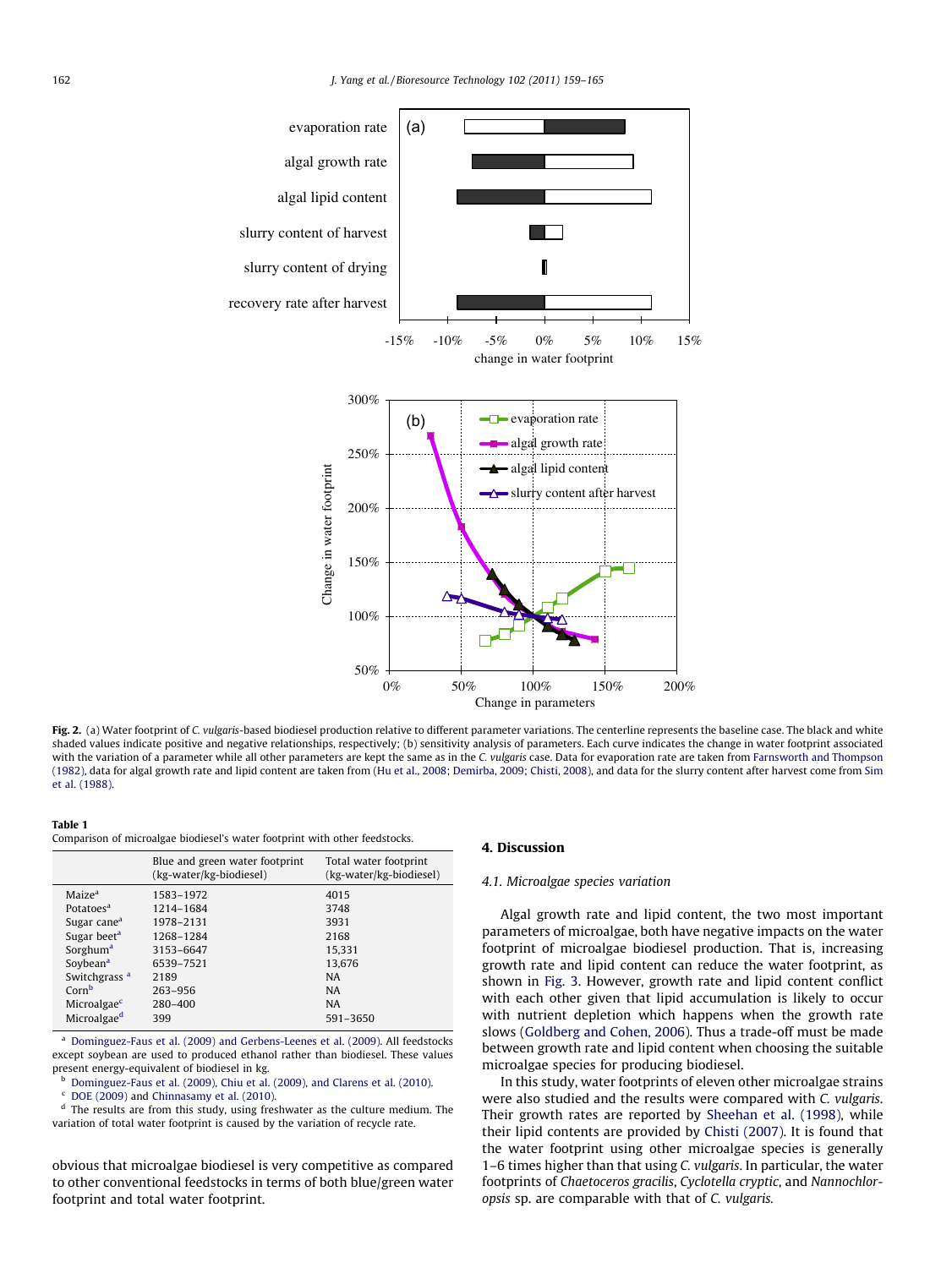<span id="page-4-0"></span>

Fig. 3. Water footprint of C. vulgaris-based biodiesel production under different algal growth rates and lipid contents. Each bar refers to one reported microalgae species. Details can be found in the electronic annex Table S6.

#### 4.2. Spatial variation

Solar radiation, temperature, and evaporation, varying geographically, are critical for microalgae growth. In general, microalgae grow faster with high solar radiation and temperature, which can lower the water footprint. However, evaporation rate will increase drastically when radiation and temperature increases, which in turn increase the water footprint (Fig. 4). Thus, there is another trade-off to be taken into account when choosing where to grow microalgae.

Based on Fig. 4, the water footprint of biodiesel production in different US states can be predicated using each state's annual average solar radiation temperature, and evaporation data (electronic annex Figure S4). Overall, the water footprint of microalgae-based biodiesel production gradually decreases from north to south as solar radiation and temperature increase. Roughly, a boundary can be drawn across the US, from the northern border of California to the northern border of New York, based on the geographic variation of water footprint in microalgae biodiesel production. Approximately, the water footprint in states north of the boundary is more than 1500 kg-water/kg-biodiesel, whereas the states south of the boundary have smaller water footprints. In addition, the water footprint of microalgae biodiesel production generally decreases from west to east, as the evaporation rate in the east is lower than that in the west at the same latitude. Florida and Hawaii are the most suitable states for microalgae-based biodiesel production, and Arizona has the third smallest water footprint among all states.



Fig. 4. Water footprint (kg-water/kg-biodiesel) of C. vulgaris-based biodiesel production under different climatic conditions.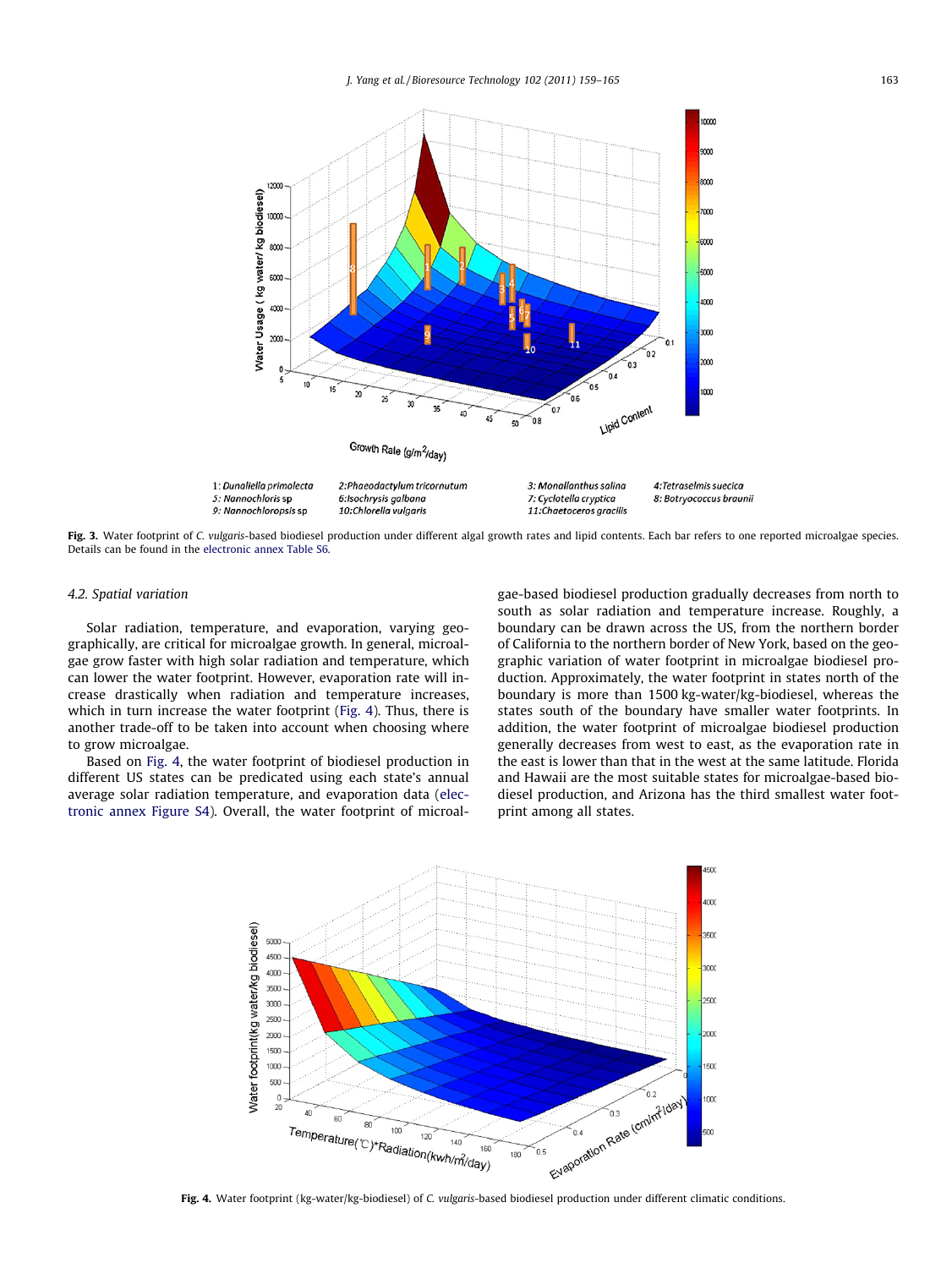#### <span id="page-5-0"></span>Table 2

Water footprint and life-cycle nitrogen and phosphate usage of using C. vulgaris-based biodiesel to achieve the EISA goal of one billion gallons of biodiesel production in 2022.

| Harvest water recycled                              | Freshwater |       | Seawater |                | Wastewater |                |
|-----------------------------------------------------|------------|-------|----------|----------------|------------|----------------|
|                                                     | Yes        | No    | Yes      | N <sub>0</sub> | Yes        | N <sub>0</sub> |
| Freshwater usage (billion<br>gallons/year)          | 1238       | 10920 | 181      | 181            | 181        | 181            |
| As a percentage of national<br>usage $^{\rm a}$ (%) | 9.7        | 85.7  | 1.4      | 1.4            | 1.4        | 1.4            |
| Nitrogen $(10^6 \text{ kg})$                        | 564        | 2188  | 230      | 886            | 359        | 1380           |
| As a percentage of national<br>usage $^{\rm b}$ (%) | 4.3        | 16.6  | 1.7      | 6.7            | 2.7        | 10.5           |
| Nitrogen cost (million \$)                          | 754        | 2925  | 308      | 1185           | 480        | 1845           |
| As a percentage of biodiesel<br>price $(\%)$        | 8          | 31    | 3.3      | 12.5           | 5.1        | 19.5           |
| Phosphate $(10^6 \text{ kg})$                       | 1211       | 4731  | 1048     | 4094           | 1211       | 4731           |
| As a percentage of national<br>usage $^{\rm b}$ (%) | 26.5       | 103.5 | 22.9     | 89.6           | 26.5       | 103.5          |
| Phosphate cost (million \$)                         | 2153       | 8412  | 1865     | 7279           | 2153       | 8412           |
| As a percentage of biodiesel<br>price $(\%)$        | 22.7       | 88.8  | 19.7     | 76.8           | 22.7       | 88.8           |

<sup>a</sup> National water usage statistics are from [Kenny et al. \(2009\).](#page-6-0)

<sup>b</sup> National nitrogen and phosphate usage and cost statistics are from [USDA](#page-6-0) [\(2010\).](#page-6-0)

#### 4.3. Policy implications

At the national level, EISA has mandated the production of renewable fuels by 2022. In particular, EISA has limited the annual production of the currently widely used corn-based ethanol to no more than 15 billion gallons. The production of advanced biofuels will gradually increase to reach 21 billion gallons, including one billion gallons of biomass-based diesel, by 2022. Based on the US annual average temperature, radiation, and evaporation rate, Table 2 lists the water footprint and life-cycle nitrogen and phosphate usage to achieve this biomass-based diesel goal by producing C. vulgaris-based biodiesel. This will increase the national usage of freshwater, nitrogen, and phosphate by 9.7%, 8%, and 22.7%, respectively, if harvested water is recycled and much more if harvest water is not recycled, using freshwater as the culture medium. Given that the United States has already faced water shortages to some extent, harvest water recycling can significantly reduce the footprint of freshwater, as shown in Table 2. Moreover, the world's supply of phosphate is in great danger of depletion ([DOE, 2009](#page-6-0)), which must be taken into account when implementing microalgae biodiesel production at a large-scale. Possible solutions include screening microalgae for those able to live in a low-phosphate environment and using phosphate-rich water as the culture medium.

To date, there are 28 states which have established their own mandatory renewable energy goals [\(EIA, 2009\)](#page-6-0). Table 3 lists some of these goals and their associated water footprints using C. vulgaris-based biodiesel to achieve according on each state's average temperature, radiation, and evaporation rate. In Arizona, California, and Ohio this plan seems easier, as the water footprint required is less than 10% of the current water usage in each of these states. In New York and Texas, meeting state mandates becomes more difficult if using freshwater as the culture medium. However, using sea/wastewater as the culture medium instead can significantly reduce the water footprints. In Rhode Island, microalgae biodiesel is obviously not a solution given its disproportionally high water footprint.

#### 4.4. Technology Implications

Overall, using seawater or wastewater as the culture medium can reduce the water footprint of microalgae biodiesel production by approximately 35%. However, other considerations must be ta-

#### Table 3

Water footprint of C. vulgaris-based biodiesel production to meet the mandatory renewable energy goals in selected states.

| State     | Goal                | Water footprint (billion<br>tons) |                    | Water footprint (as<br>percentage of current<br>usage) |                              |  |
|-----------|---------------------|-----------------------------------|--------------------|--------------------------------------------------------|------------------------------|--|
|           | Culture<br>medium   | Freshwater                        | Sea/<br>wastewater | Freshwater<br>(%)                                      | Sea/<br>wastewater<br>$(\%)$ |  |
| AZ        | 15%<br>electricity  | 0.7                               | 0.3                | 8.5                                                    | 3.0                          |  |
| CA        | 20%<br>electricity  | 1.8                               | 0.6                | 4.0                                                    | 1.4                          |  |
| <b>NY</b> | 24%<br>electricity  | 2.3                               | 0.8                | 16.5                                                   | 5.8                          |  |
| <b>OH</b> | 25%<br>electricity  | 0.6                               | 0.2                | 3.7                                                    | 1.3                          |  |
| <b>RI</b> | 16% total<br>energy | 0.5                               | 0.2                | 2517                                                   | 881                          |  |
| <b>TX</b> | 5880 MW             | 1.9                               | 0.7                | 33.9                                                   | 11.9                         |  |

ken into account in future research, such as life-cycle energy consumption including transportation and facility land use in largescale production.

Fortunately, alternative technologies are being developed to reduce the water footprint of microalgae biodiesel production, such as enclosed photobioreactor. Compared with an open pond, an enclosed photobioreactor can easily (1) generate a high density of microalgae per volume of water, (2) enable better control of the culture conditions, and (3) reduce water usage owing to lower evaporation. However, the enclosed photobioreactor system will significantly increase the cost of facility construction, operation and maintenance. Future investigation is required to fully understand the trade-offs of choosing between open ponds and enclosed photobioreactors.

### 5. Conclusions

This study quantifies the water footprint and nutrients usages during microalgae biodiesel production. 3726 kg water, 0.33 kg nitrogen, and 0.71 kg phosphate are required to generate 1 kg microalgae biodiesel if freshwater is used without recycling. Recycling harvest water reduces the water and nutrients usage by 84% and 55%, respectively. Using sea/wastewater as culture medium decreases 90% water requirement, and eliminates the need of all the nutrients except phosphate. Geographic and species variation are discussed to identify the potential species and locations for microalgae biodiesel production. Aimed at current renewable energy programs, the implementation pathways and the potential bottlenecks are suggested.

#### Acknowledgements

This project was partially supported by the Litree Purification Company and Boeing Company. M.X. thanks the support provided by the Environmental Research and Education Foundation.

#### Appendix A. Supplementary data

Supplementary data associated with this article can be found, in the online version, at [doi:10.1016/j.biortech.2010.07.017](http://dx.doi.org/10.1016/j.biortech.2010.07.017).

#### References

- Antolin, G., Tinaut, F.V., Briceno, Y., Castano, V., Perez, C., Ramirez, A.I., 2002. Optimisation of biodiesel production by sunflower oil transesterification. Bioresour. Technol. 83, 111–114.
- Ban, K., Hama, S., Nishizuka, K., Kaieda, M., Matsumoto, T., Kondo, A., Noda, H., Fukuda, H., 2002. Repeated use of whole-cell biocatalysts immobilized within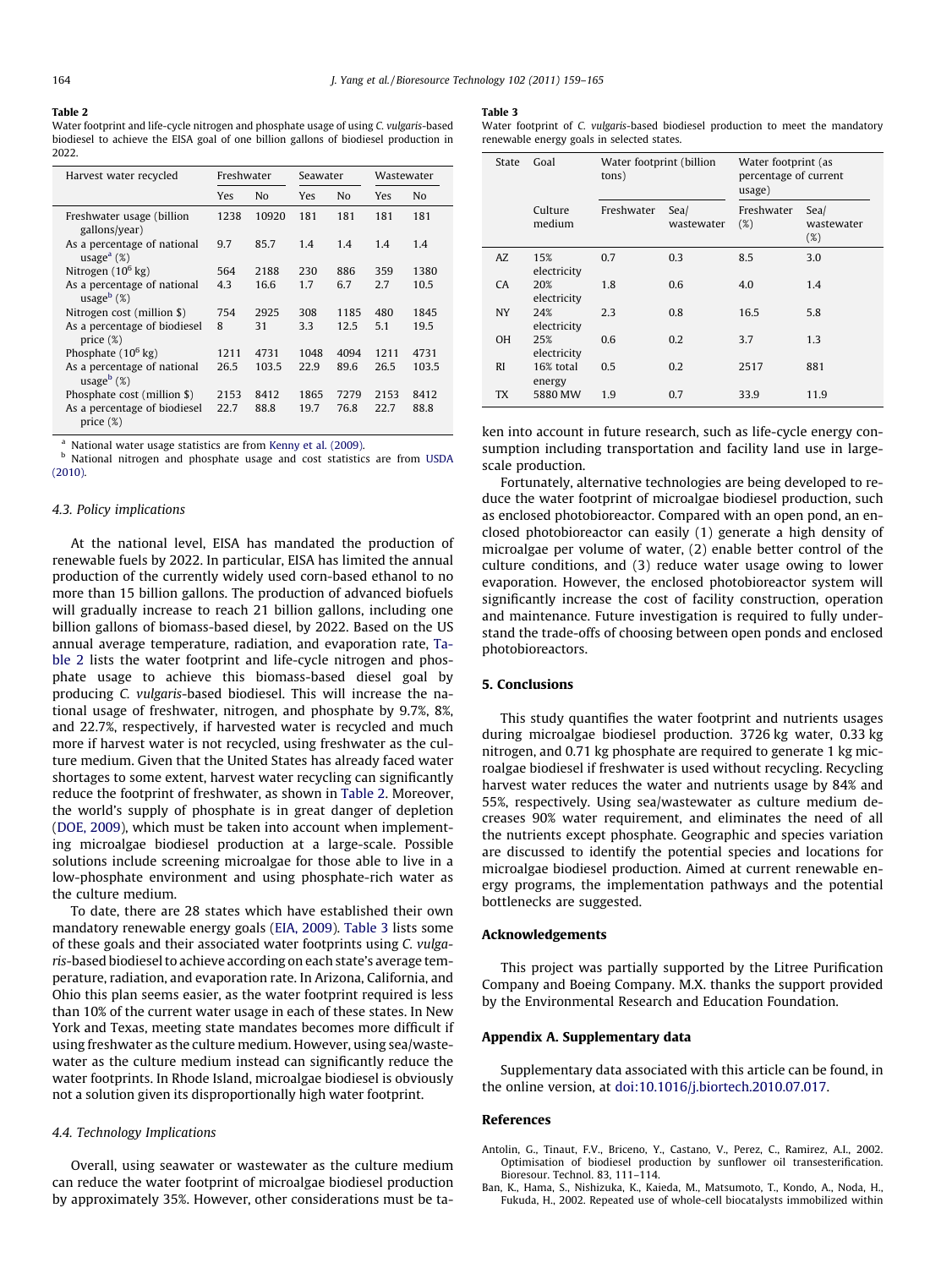<span id="page-6-0"></span>biomass support particles for biodiesel fuel production. J. Mol. Catal. B. Enzym. 17, 157–165.

- Chinnasamy, S., Bhatnagar, A., Hunt, R.W., Das, K.C., 2010. Microalgae cultivation in a wastewater dominated by carpet mill effluents for biofuel applications. Bioresour. Technol. 101, 3097–3105.
- Chisti, Y., 2008. Biodiesel from microalgae beats bioethanol. Trends Biotechnol. 26, 126–131.
- Chisti, Y., 2007. Biodiesel from microalgae. Biotechnol Adv. 25, 294–306.
- Chiu, Y.W., Walseth, B., Suh, S., 2009. Water embodied in bioethanol in the United States. Environ. Sci. Technol. 43, 2688–2692.
- Clarens, A.F., Resurreccion, E.P., White, M.A., Colosi, L.M., 2010. Environmental lifecycle comparison of algae to other bioenergy feedstocks. Environ. Sci. Technol. 44, 1813–1819.
- Demirba, A., 2009. Production of biodiesel from algae oils. Energy Sources 31, 163– 168.
- Department of Energy (DOE), National algal biofuels technology roadmap, 2009.
- Dominguez-Faus, R., Powers, S.E., Burken, J.G., Alvarez, P.J., 2009. The water footprint of biofuels: A drink or drive issue? Environ. Sci. Technol. 43, 3005– 3010.
- Energy Information Administration (EIA), 2009. State renewable energy requirements and goals: update through, 2008.
- Farnsworth, R.K., Thompson, E.S., 1982. Mean monthly, seasonal, and annual pan evaporation for the United States. NOAA technical Report NWS 34. US Department of Commerce.
- Gerbens-Leenes, P.W., Hoekstra, A.Y., van der Meer, T.H., 2009. The water footprint of bioenergy. PNAS 106, 10219–10223.
- Goldberg, I.K., Cohen, Z., 2006. The effect of phosphate starvation on the lipid and fatty acid composition of the fresh water eustigmatophyte Monodus subterraneus. Phytochemistry 67, 696–701.
- Government Accountability Office (GAO), 2009. Biofuels potential effects and chanllenges of required increases in production and use. GAO-09-446.
- Gressel, J., 2008. Transgenics are imperative for biofuel crops. Plant Sci. 174, 246– 263.
- Groom, M.J., Gray, E., Townsend, P.A., 2008. Biofuels and biodiversity: Principles for creating better policies for biofuel production. Conserv. Biol. 22, 1–8.
- Hu, Q., Sommerfeld, M., Jarvis, E., Ghirardi, M., Posewitz, M., Seibert, M., Darzins, A., 2008. Microalgal triacylglycerols as feedstocks for biofuel production: Perspectives and advances. Plant J. 54, 621–639.
- Jorquera, O., Kiperstok, A., Sales, E.A., Embirucu, M., Ghirardi, M.L., 2010. Comparative energy life-cycle analyses of microalgal biomass production in open ponds and photobioreactors. Bioresour. Technol. 101, 1406–1413.
- Kenny, J.F., Barber, N.L., Hutson, S.S., Linsey, K.S., Lovelace, J.K., and Maupin, M.A., 2009. Estimated use of water in the United States in 2005: US Geological Survey Circular 1344, 52.
- Lardon, L., Helias, A., Sialve, B., Steyer, J.P., Bernard, O., 2009. Life-cycle assessment of biodiesel production from microalgae. Environ. Sci. Technol. 43, 6475–6481.
- Lee, J., Yoo, C., Jun, S.Y., Ahn, C.Y., Oh, H.M., 2010. Comparison of several methods for effective lipid extraction from microalgae. Bioresour. Technol. 101, S75–S77.
- Li, Q., Du, W., Liu, D.H., 2008. Perspective of microbioal oils for biodiesel production. Appl. Microbiol. Biotechnol. 80, 749–756.
- Li, F.M., Hu, H.Y., 2005. Isolation and characterization of a novel antialgalal lelochemical from Phragmites communis. Appl. Environ. Microbiol. 71, 6545– 6553.
- Li, X., Hu, H.Y., Gan, K., Sun, Y.X., 2010. Effects of different nitrogen and phosphorus concentrations on the growth, nutrient uptake, and lipid accumulation of a freshwater microalga Scenedesmus sp. Bioresour. Technol. 101, 5494–5500.
- Olabisi, L.S., Reich, P.B., Johnson, K.A., Kapuscinski, A.R., Suh, S., Wilson, E.J., 2009. Reducing greenhouse gas emissions for climate stabilization: Framing regional options. Environ. Sci. Technol. 43, 1696–1703.
- Schenk, P.M., Thomas-Hall, S.R., Stephens, E., Marx, U.C., Mussgnug, J.H., Posten, C., Kruse, O., Hankamer, B., 2008. Second generation biofuels: High-efficiency microalgae for biodiesel production. Bioenerg. Res. 1, 20–43.
- Sheehan, J.; Dunahay, T., Benemann J., Roessler P., 1998. A look back at the US Department of Energy's Aquatic Species Program-Biodiesel from Algae. National Renweable Energy Laboratory, [www.nrel.gov/docs/fy04osti/34796.pdf](http://www.nrel.gov/docs/fy04osti/34796.pdf).
- Sim, T.S., Goh, A., Becker, E.W., 1988. Comparison of centrifugation, dissolved air flotation and drum filtration techniques for garvesting sewage-grown algae. Biomass 16 (1), 51–62.
- Sims, R.E.H., Mabee, W., Saddler, J.N., Taylor, M., 2010. An overview of second generation biofuel technologies. Bioresour. Technol. 101, 1570–1580.
- United States Department of Agriculture (USDA), 2010. US fertilizer use and price. <http://www.ers.usda.gov/Data/FertilizerUse>.
- Wang, B., Li, Y., Wu, N., Lan, C.Q., 2008. CO<sub>2</sub> bio-mitigation using microalgae. Appl. Microbiol. Biot. 79, 707–718.
- Zhang, X.Z., Hu, Q., Sommerfeld, M., Puruhito, E., Chen, Y.S., 2010. Harvesting algal biomass for biofuels using ultrafiltration membranes. Bioresour. Technol. 101, 5279–5304.